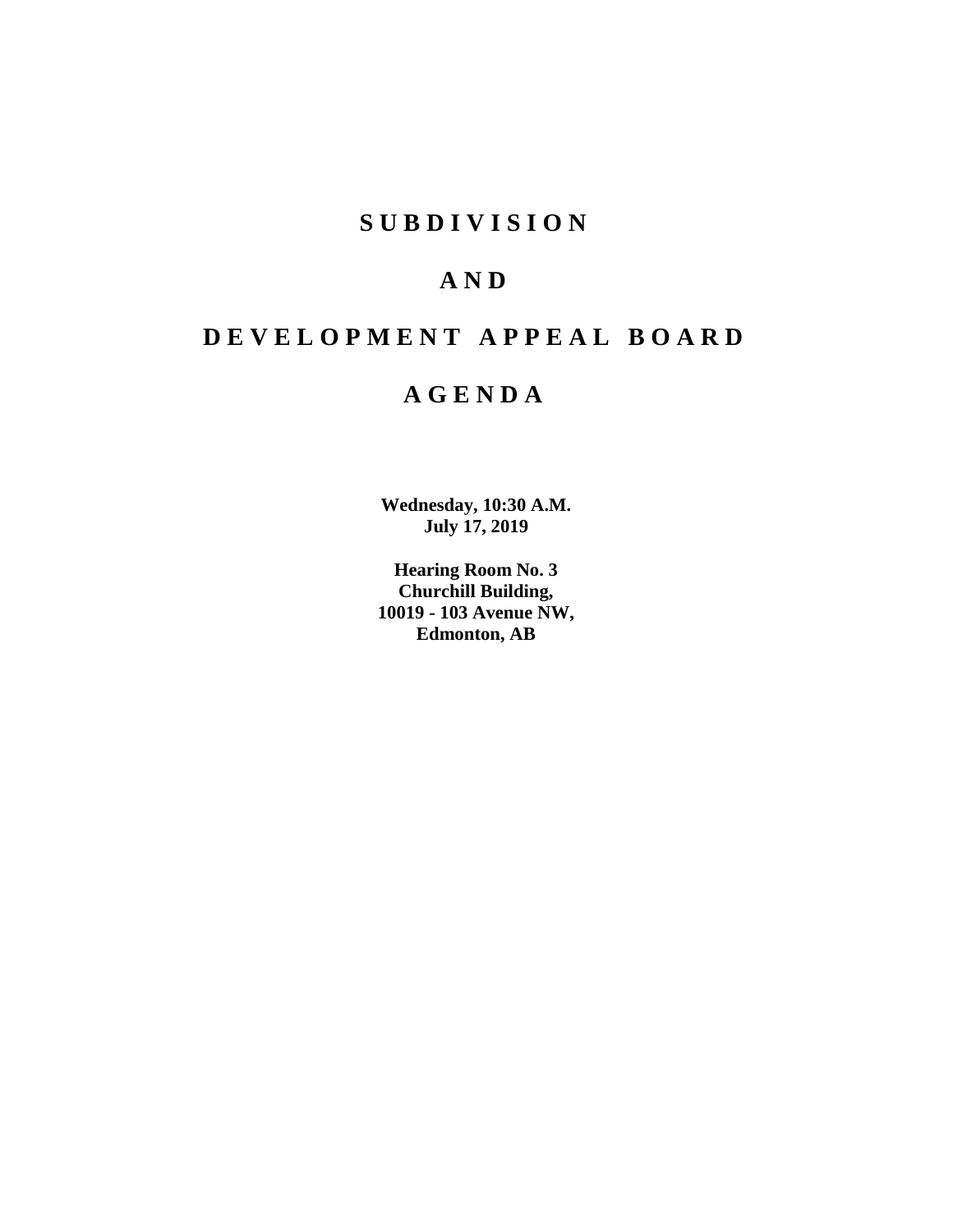### **SUBDIVISION AND DEVELOPMENT APPEAL BOARD HEARING ROOM NO. 3**

| $10:30$ A.M. | $SDAB-D-19-109$ | Construct exterior alterations to an existing<br>Commercial development (add vehicular access<br>onto 50 Street NW, amend approved<br>landscaping plan) |
|--------------|-----------------|---------------------------------------------------------------------------------------------------------------------------------------------------------|
|              |                 | 5003 - 55 Avenue NW,<br>Project No.: 130365833-048                                                                                                      |
| NOTE:        |                 | Unless otherwise stated, all references to "section numbers" refer to<br>the authority under the Edmonton Zoning Bylaw 12800.                           |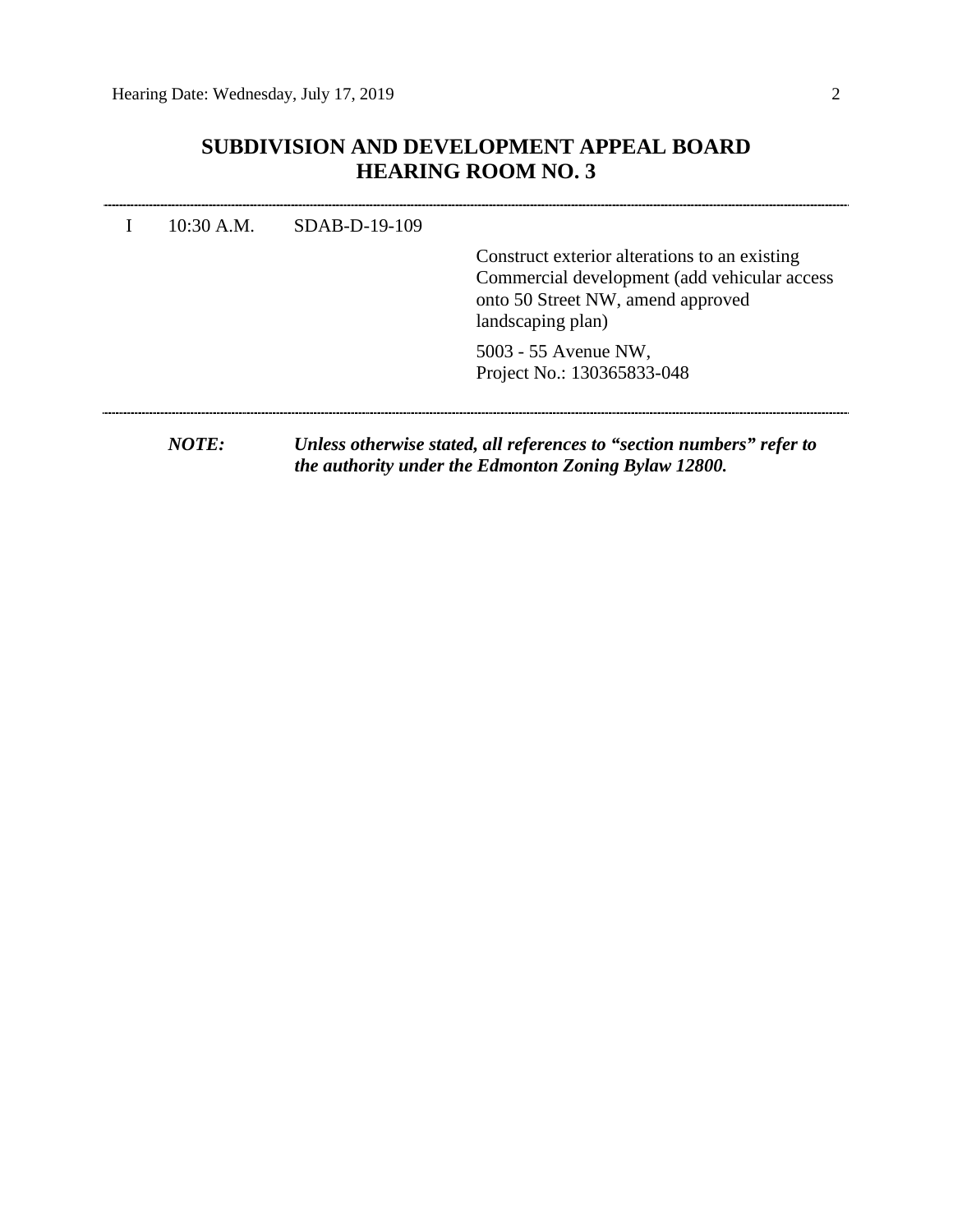| ITEM I: 10:30 A.M. |                                                        | FILE: SDAB-D-19-109                                                                                                                                     |  |  |  |  |  |
|--------------------|--------------------------------------------------------|---------------------------------------------------------------------------------------------------------------------------------------------------------|--|--|--|--|--|
|                    | AN APPEAL FROM THE DECISION OF THE DEVELOPMENT OFFICER |                                                                                                                                                         |  |  |  |  |  |
|                    | <b>APPELLANT:</b>                                      |                                                                                                                                                         |  |  |  |  |  |
|                    | <b>APPLICATION NO.:</b>                                | 130365833-048                                                                                                                                           |  |  |  |  |  |
|                    | <b>APPLICATION TO:</b>                                 | Construct exterior alterations to an<br>existing Commercial development (add<br>vehicular access onto 50 Street NW,<br>amend approved landscaping plan) |  |  |  |  |  |
|                    | <b>DECISION OF THE</b><br>DEVELOPMENT AUTHORITY:       | Refused                                                                                                                                                 |  |  |  |  |  |
|                    | <b>DECISION DATE:</b>                                  | May 13, 2019                                                                                                                                            |  |  |  |  |  |
|                    | <b>DATE OF APPEAL:</b>                                 | June 24, 2019                                                                                                                                           |  |  |  |  |  |
|                    | MUNICIPAL DESCRIPTION<br>OF SUBJECT PROPERTY:          | 5003 - 55 Avenue NW                                                                                                                                     |  |  |  |  |  |
|                    | <b>LEGAL DESCRIPTION:</b>                              | Plan 1025566 Blk 3 Lot 9, Plan 1025566<br>Blk 3 Lot 9                                                                                                   |  |  |  |  |  |
|                    | ZONE:                                                  | (CSC) Shopping Centre Zone                                                                                                                              |  |  |  |  |  |
|                    | <b>OVERLAY:</b>                                        | N/A                                                                                                                                                     |  |  |  |  |  |
|                    | <b>STATUTORY PLAN:</b>                                 | N/A                                                                                                                                                     |  |  |  |  |  |
|                    |                                                        |                                                                                                                                                         |  |  |  |  |  |

#### *Grounds for Appeal*

The Appellant provided the following reasons for appealing the decision of the Development Authority:

- 1. Our initial application was submitted in 2014 and was approved and this was not a condition at that time. We didn't pursue any further, as it was a requirement to build a slow down land from 55th avenue and 50th Street to the Whitemud Freeway. We had been in the process of selling the south parcel and it was very expensive to build a very long slow down lane.
- 2. It is acceptable to EPCOR
- 3. We are willing to provide any additional safeguard in front of the pole.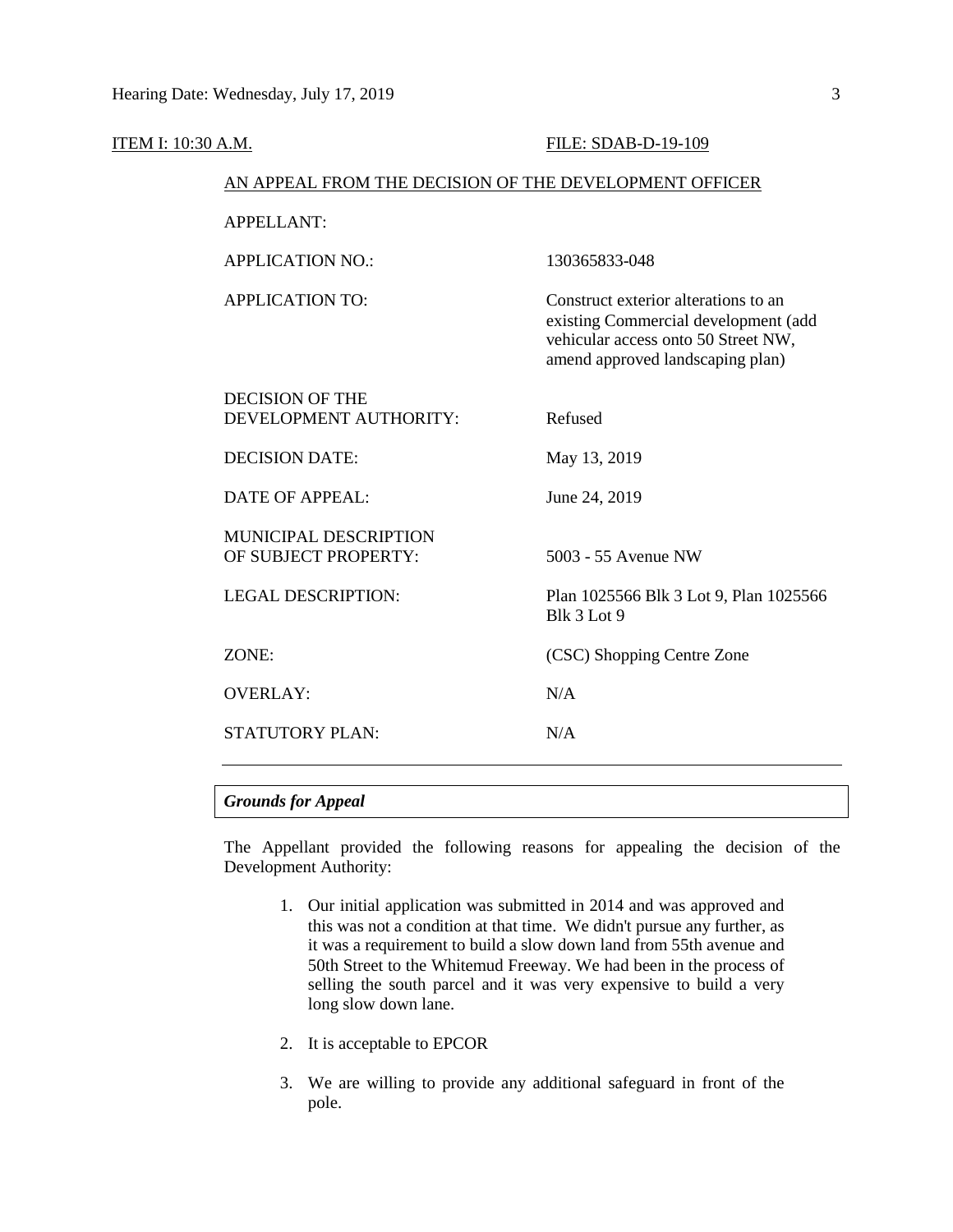- 4. Since the pole is going to be beside a slow down lane instead of main street, the variance to 1 meter should be allowed.
- 5. In the past our development contributed 50% of the cost of the lights at 55th ave and 50st street.
- 6. The above ground power line is temporary and it will be buried when the 50th street concept plan is implemented north of 55 avenue.

#### *General Matters*

#### **Appeal Information:**

The *Municipal Government Act*, RSA 2000, c M-26 states the following:

#### **Permitted and discretionary uses**

**642(3)** A decision of a development authority on an application for a development permit must be in writing, and a copy of the decision, together with a written notice specifying the date on which the written decision was given and containing any other information required by the regulations, must be given or sent to the applicant on the same day the written decision is given.

**(4)** If a development authority refuses an application for a development permit, the decision must include the reasons for the refusal.

#### **Grounds for Appeal**

**685(1)** If a development authority

- (a) fails or refuses to issue a development permit to a person,
- (b) issues a development permit subject to conditions, or
- (c) issues an order under section 645,

the person applying for the permit or affected by the order under section 645 may appeal to the subdivision and development appeal board.

#### **Appeals**

**686(1)** A development appeal to a subdivision and development appeal board is commenced by filing a notice of the appeal, containing reasons, with the board,

- (a) in the case of an appeal made by a person referred to in section 685(1)
	- (i) with respect to an application for a development permit,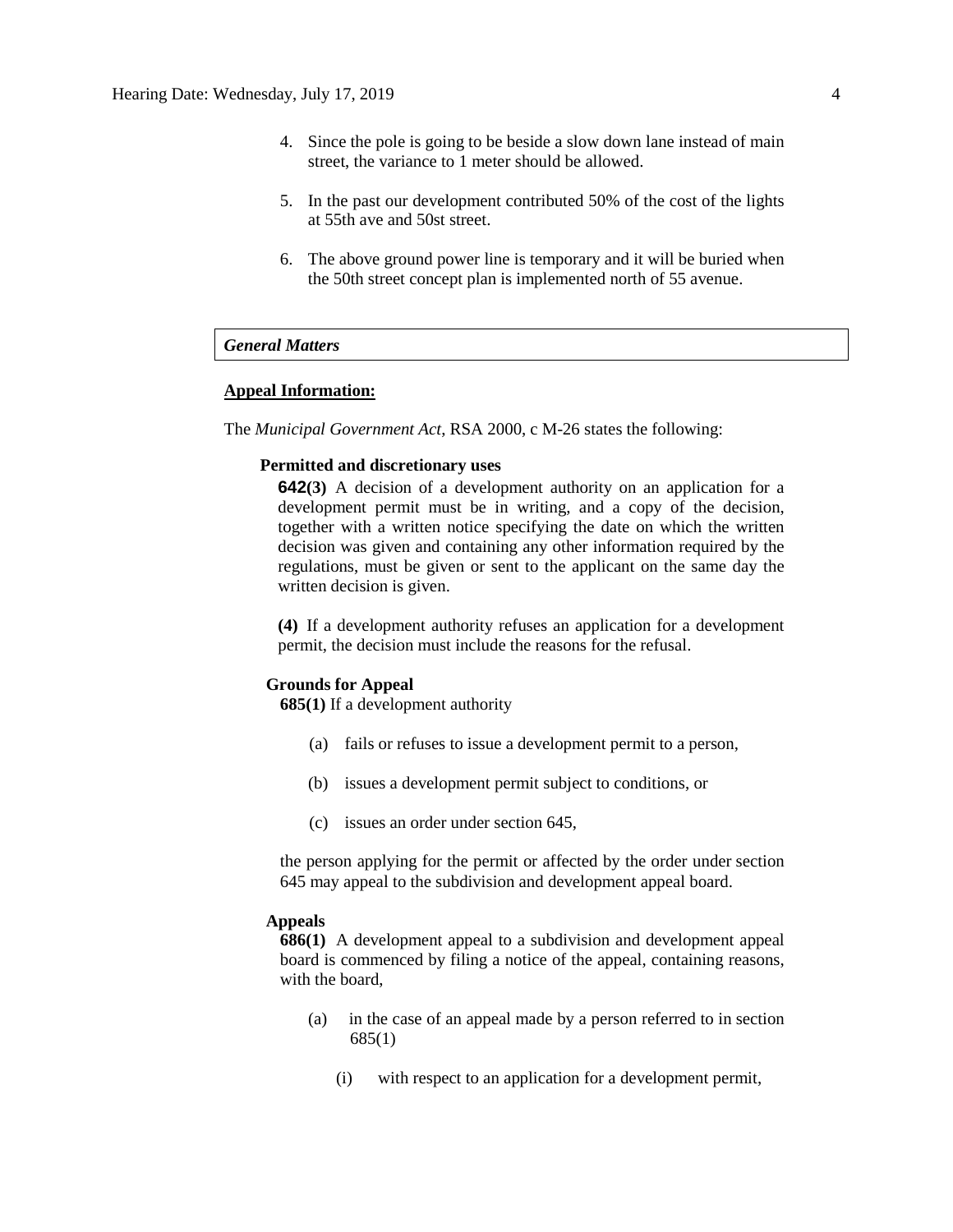(A) within 21 days after the date on which the written decision is given under section 642, […]

#### **Hearing and Decision**

**687(3)** In determining an appeal, the subdivision and development appeal board

…

- (a.1) must comply with the land use policies;
- (a.2) subject to section 638, must comply with any applicable statutory plans;
- (a.3) subject to clauses (a.4) and (d), must comply with any land use bylaw in effect;
- (a.4) must comply with the applicable requirements of the regulations under the Gaming, Liquor and Cannabis Act respecting the location of premises described in a cannabis licence and distances between those premises and other premises;

…

- (c) may confirm, revoke or vary the order, decision or development permit or any condition attached to any of them or make or substitute an order, decision or permit of its own;
- (d) may make an order or decision or issue or confirm the issue of a development permit even though the proposed development does not comply with the land use bylaw if, in its opinion,
	- (i) the proposed development would not
		- (A) unduly interfere with the amenities of the neighbourhood, or
		- (B) materially interfere with or affect the use, enjoyment or value of neighbouring parcels of land,

and

(ii) the proposed development conforms with the use prescribed for that land or building in the land use bylaw.

#### **General Provisions from the** *Edmonton Zoning Bylaw:*

Section 320.1 states that the **General Purpose** of **(CSC) Shopping Centre Zone** is: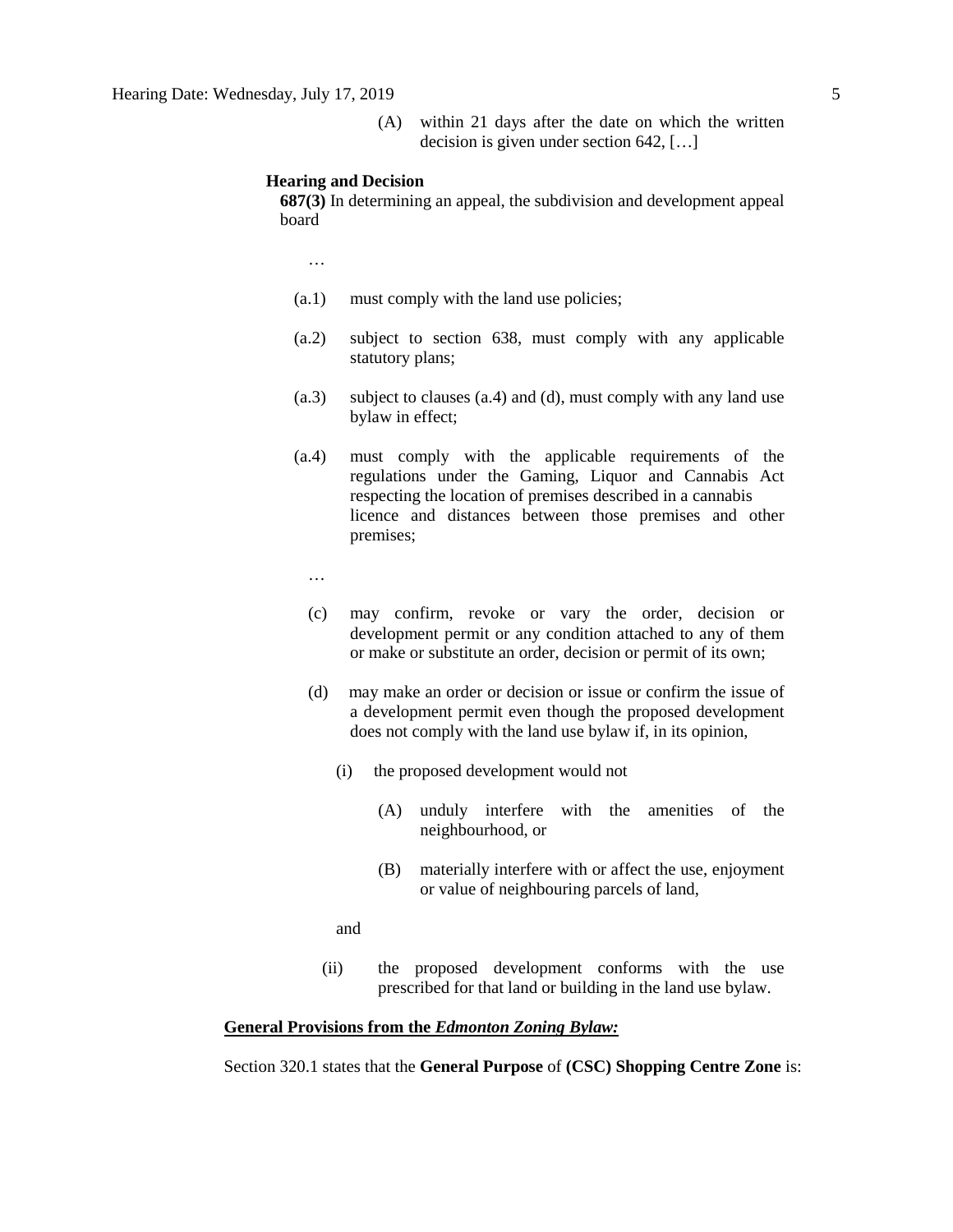to provide for larger shopping centre developments intended to serve a community or regional trade area. Residential, office, entertainment and cultural uses may also be included within such shopping complexes.

*Access to Site*

Section 53.1 states "All access locations and curb crossings shall require the approval of Transportation Services."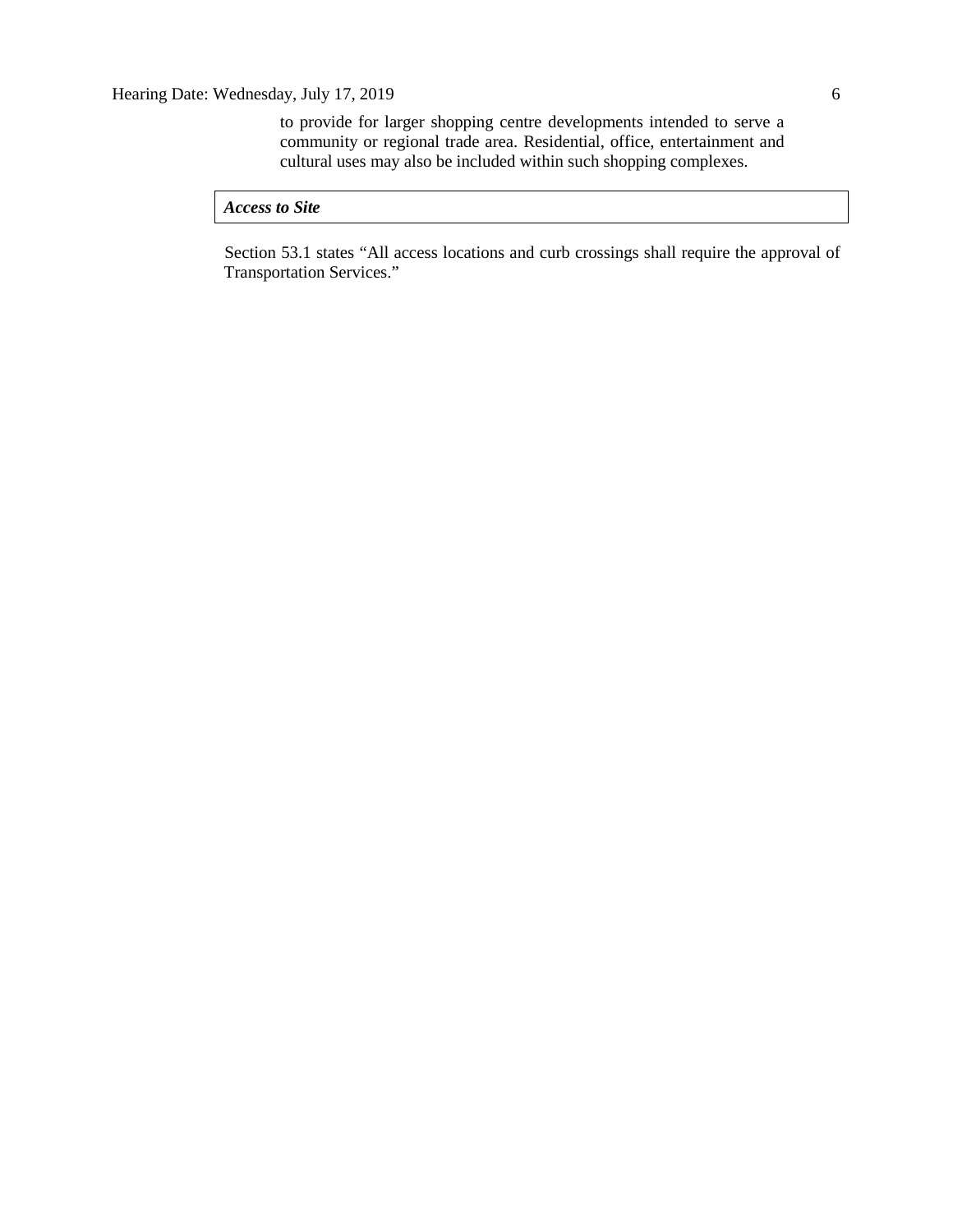Section 53.2 states:

No person shall construct an access or egress for vehicles from a Site to a public roadway, if the public roadway, in the opinion of Transportation Services, carries or shall carry a heavy traffic volume or such access or egress would create an unnecessary traffic hazard, unless there is no other practical method of vehicular access to the Site and a turning space is provided on the Site connected to the access or egress, so that every vehicle leaving the Site by the egress shall face the public roadway which the access or egress enters.

#### **Development Officer's Determination**

1) All access locations and curb crossings shall require the approval of Transportation Services. (Ref. Section 53.1).

Subdivision Planning has objected to the proposed road access in their technical response dated 25 April 2019.

2) No person shall construct an access or egress for vehicles from a Site to a public roadway, if the public roadway, in the opinion of Transportation Services, carries or shall carry a heavy traffic volume or such access or egress would create an unnecessary traffic hazard. (Ref. Section 53.2).

Subdivision Planning states that the proposed access would conflict with adjacent power lines, in their technical response dated 25 April 2019. The Development Officer concurs with their response.

It is noted by the Development Officer that Subdivision Planning had discussed alternatives for the proposed road access with the applicant. Subdivision Planning indicated in their technical response that "the applicant has not pursued these other options further".

[unedited]

*Previous Subdivision and Development Appeal Board Decisions*

| <b>Application Number</b> | Description                 | Decision                      |  |  |
|---------------------------|-----------------------------|-------------------------------|--|--|
| SDAB-D-16-088             | To change the Use from a    | April 21, 2016; The appeal is |  |  |
|                           | General Retail Stores to a  | ALLOWED and the decision      |  |  |
|                           | Minor Alcohol Sales and to  | of the Development Authority  |  |  |
|                           | interior<br>construct<br>an | is<br>REVOKED.<br>The         |  |  |
|                           | alterations.                | development is GRANTED.       |  |  |
| SDAB-D-00-335             | Construct a freestanding    | September 21, 2000;<br>the    |  |  |
|                           | appeal be DENIED and the    |                               |  |  |
|                           | sided<br>facing<br>(Double) | development REFUSED.          |  |  |
|                           | North/South)                |                               |  |  |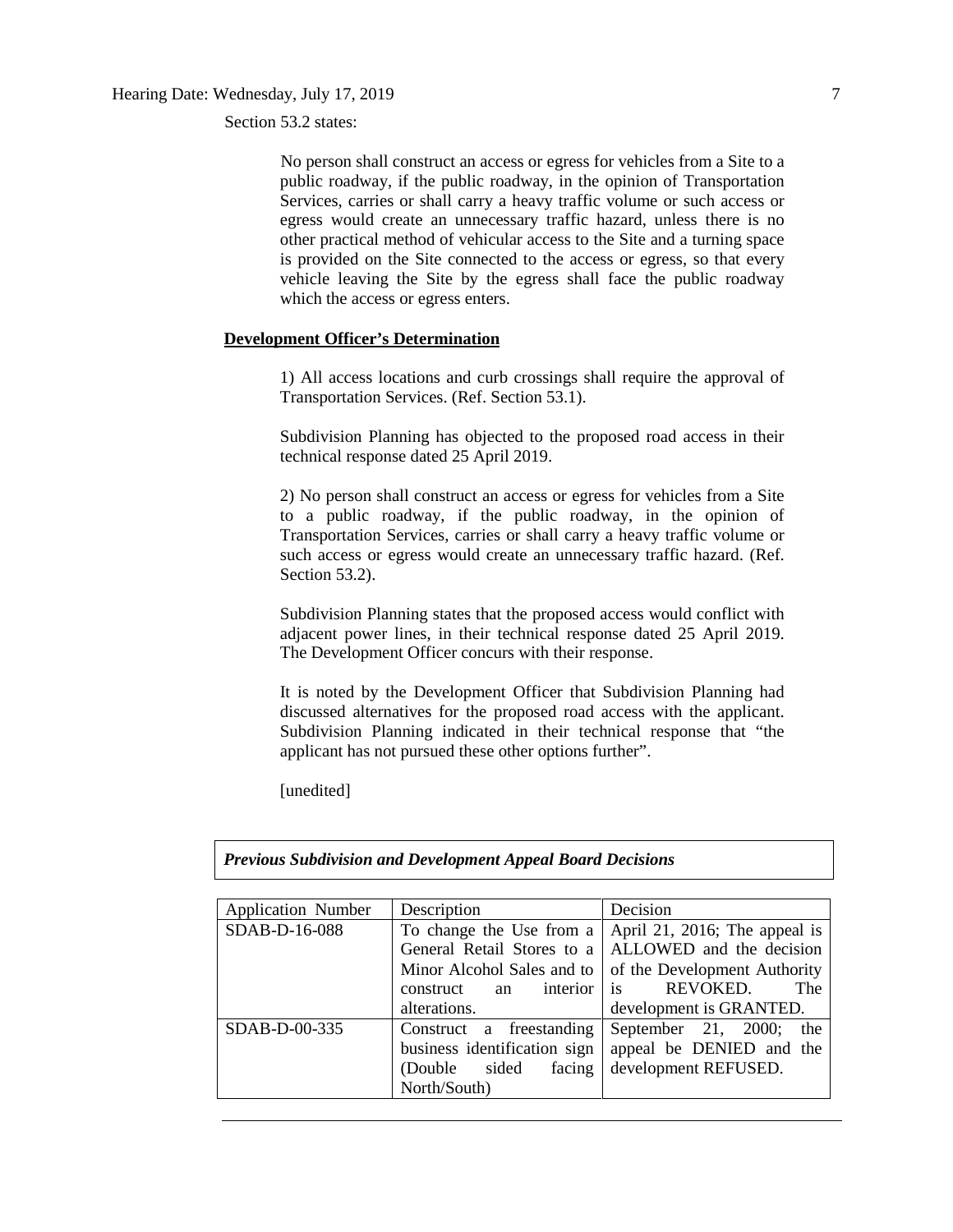### Notice to Applicant/Appellant

Provincial legislation requires that the Subdivision and Development Appeal Board issue its official decision in writing within fifteen days of the conclusion of the hearing.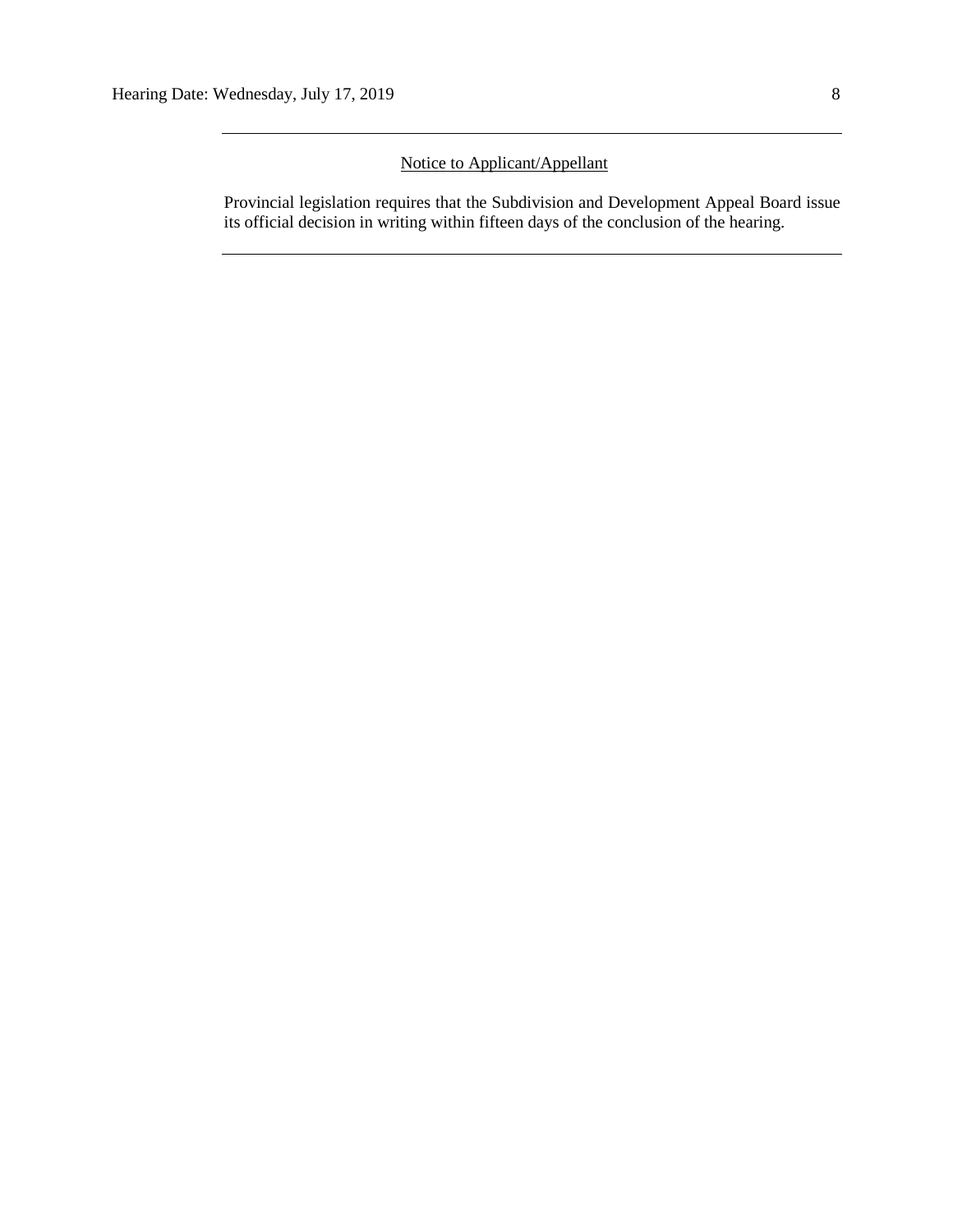|                                                                                                                                                                                                                                                                                                                |                                       | Project Number: 130365833-048<br><b>Application Date:</b><br><b>JUN 01, 2017</b> |  |  |  |  |
|----------------------------------------------------------------------------------------------------------------------------------------------------------------------------------------------------------------------------------------------------------------------------------------------------------------|---------------------------------------|----------------------------------------------------------------------------------|--|--|--|--|
| <b>monton</b>                                                                                                                                                                                                                                                                                                  | <b>Application for</b>                | Printed:<br>June 25, 2019 at 8:15 AM<br>1 of 2<br>Page:                          |  |  |  |  |
|                                                                                                                                                                                                                                                                                                                |                                       |                                                                                  |  |  |  |  |
| <b>Major Development Permit</b>                                                                                                                                                                                                                                                                                |                                       |                                                                                  |  |  |  |  |
| This document is a Development Permit Decision for the development application described below.                                                                                                                                                                                                                |                                       |                                                                                  |  |  |  |  |
| Applicant<br>Property Address(es) and Legal Description(s)<br>5003 - 55 AVENUE NW                                                                                                                                                                                                                              |                                       |                                                                                  |  |  |  |  |
|                                                                                                                                                                                                                                                                                                                |                                       | Plan 1025566 Blk 3 Lot 9                                                         |  |  |  |  |
|                                                                                                                                                                                                                                                                                                                | 5003 - 55 AVENUE NW                   |                                                                                  |  |  |  |  |
|                                                                                                                                                                                                                                                                                                                |                                       | Plan 1025566 Blk 3 Lot 9                                                         |  |  |  |  |
|                                                                                                                                                                                                                                                                                                                |                                       |                                                                                  |  |  |  |  |
| <b>Scope of Application</b>                                                                                                                                                                                                                                                                                    |                                       |                                                                                  |  |  |  |  |
| To construct exterior alterations to an existing Commercial development (add vehicular access onto 50 Street NW, amend approved<br>landscaping plan).                                                                                                                                                          |                                       |                                                                                  |  |  |  |  |
| <b>Permit Details</b>                                                                                                                                                                                                                                                                                          |                                       |                                                                                  |  |  |  |  |
| <b>Class of Permit:</b>                                                                                                                                                                                                                                                                                        | <b>Contact Person:</b>                |                                                                                  |  |  |  |  |
| Gross Floor Area (sq.m.):                                                                                                                                                                                                                                                                                      | Lot Grading Needed?: N                |                                                                                  |  |  |  |  |
| New Sewer Service Required: N                                                                                                                                                                                                                                                                                  | NumberOfMainFloorDwellings:           |                                                                                  |  |  |  |  |
| Site Area (sq. m.):                                                                                                                                                                                                                                                                                            | Stat. Plan Overlay/Annex Area: (none) |                                                                                  |  |  |  |  |
| I/We certify that the above noted details are correct.                                                                                                                                                                                                                                                         |                                       |                                                                                  |  |  |  |  |
| Applicant signature:                                                                                                                                                                                                                                                                                           |                                       |                                                                                  |  |  |  |  |
| <b>Development Application Decision</b>                                                                                                                                                                                                                                                                        |                                       |                                                                                  |  |  |  |  |
| Refused                                                                                                                                                                                                                                                                                                        |                                       |                                                                                  |  |  |  |  |
| Issue Date: May 13, 2019 Development Authority: WELCH, IMAI                                                                                                                                                                                                                                                    |                                       |                                                                                  |  |  |  |  |
| <b>Reason for Refusal</b><br>1) All access locations and curb crossings shall require the approval of Transportation Services. (Ref. Section 53.1).                                                                                                                                                            |                                       |                                                                                  |  |  |  |  |
| Subdivision Planning has objected to the proposed road access in their technical response dated 25 April 2019.                                                                                                                                                                                                 |                                       |                                                                                  |  |  |  |  |
|                                                                                                                                                                                                                                                                                                                |                                       |                                                                                  |  |  |  |  |
| 2) No person shall construct an access or egress for vehicles from a Site to a public roadway, if the public roadway, in the opinion<br>of Transportation Services, carries or shall carry a heavy traffic volume or such access or egress would create an unnecessary traffic<br>hazard. (Ref. Section 53.2). |                                       |                                                                                  |  |  |  |  |
| Subdivision Planning states that the proposed access would conflict with adjacent power lines, in their technical response dated 25<br>April 2019. The Development Officer concurs with their response.                                                                                                        |                                       |                                                                                  |  |  |  |  |
| It is noted by the Development Officer that Subdivision Planning had discussed alternatives for the proposed road access with the<br>applicant. Subdivision Planning indicated in their technical response that "the applicant has not pursued these other options<br>further".                                |                                       |                                                                                  |  |  |  |  |
| <b>Rights of Appeal</b><br>The Applicant has the right of appeal within 21 days after the date on which the decision is made, as outlined in Section 683<br>through 689 of the Municipal Government Act.                                                                                                       |                                       |                                                                                  |  |  |  |  |
|                                                                                                                                                                                                                                                                                                                |                                       |                                                                                  |  |  |  |  |
| Fees                                                                                                                                                                                                                                                                                                           |                                       |                                                                                  |  |  |  |  |
| THIS IS NOT A PERMIT                                                                                                                                                                                                                                                                                           |                                       |                                                                                  |  |  |  |  |
|                                                                                                                                                                                                                                                                                                                |                                       |                                                                                  |  |  |  |  |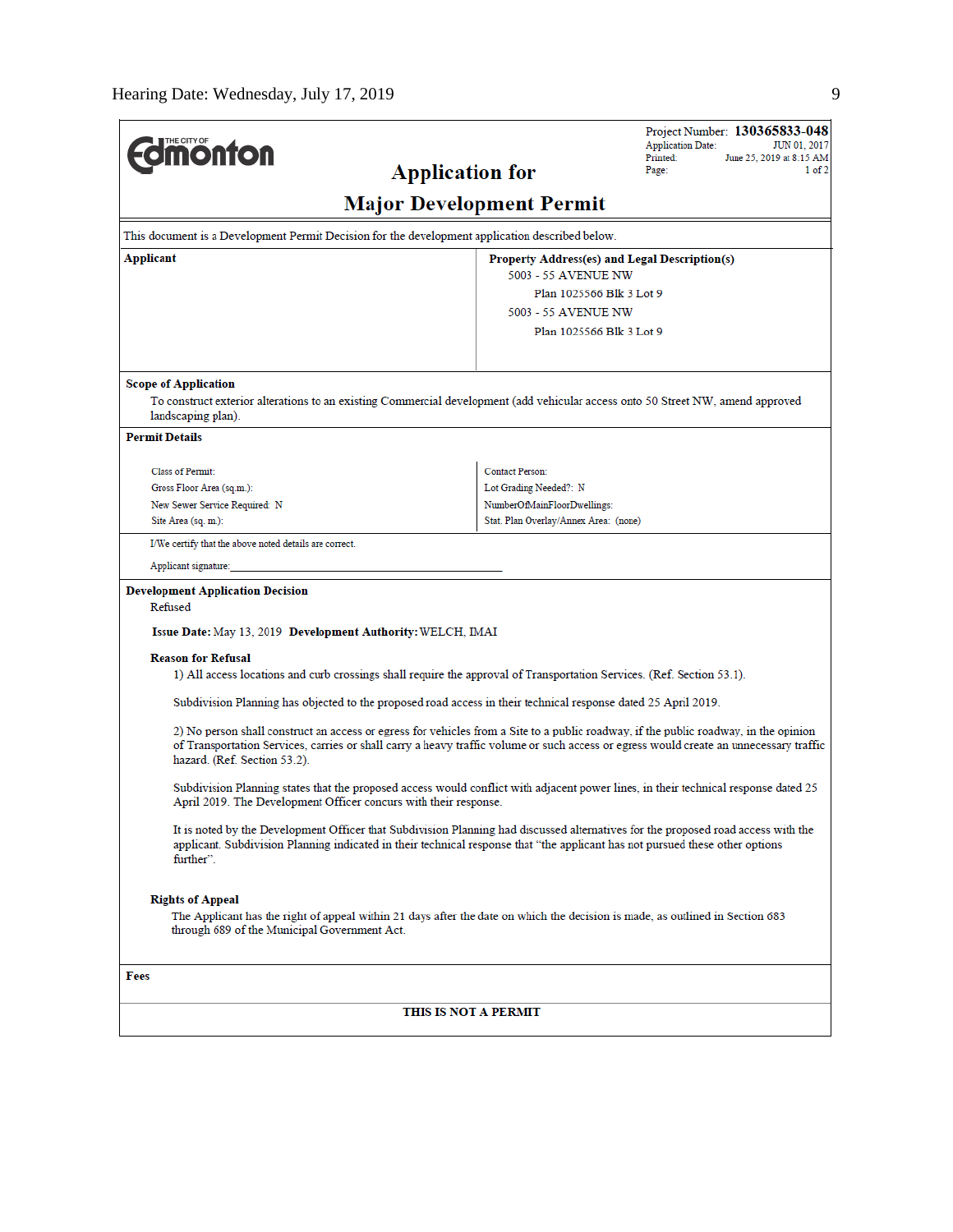| <b>Major Development Permit</b><br>Fees<br><b>Fee Amount</b><br><b>Amount Paid</b><br>Receipt#<br><b>Date Paid</b><br>Major Dev. Application Fee<br>\$354.00<br>\$354.00<br>04171240<br>Jun 01, 2017<br>Development Permit Inspection Fee<br>\$500.00<br>Total GST Amount:<br>\$0.00<br>Totals for Permit:<br>\$854.00<br>\$354.00<br>(\$500.00 outstanding) | <b>Edinonton</b> |  | <b>Application for</b> |  | <b>Application Date:</b><br>Printed:<br>Page: | Project Number: 130365833-048<br>JUN 01, 2017<br>June 25, 2019 at 8:15 AM<br>$2$ of $2$ |  |  |
|--------------------------------------------------------------------------------------------------------------------------------------------------------------------------------------------------------------------------------------------------------------------------------------------------------------------------------------------------------------|------------------|--|------------------------|--|-----------------------------------------------|-----------------------------------------------------------------------------------------|--|--|
|                                                                                                                                                                                                                                                                                                                                                              |                  |  |                        |  |                                               |                                                                                         |  |  |
|                                                                                                                                                                                                                                                                                                                                                              |                  |  |                        |  |                                               |                                                                                         |  |  |
|                                                                                                                                                                                                                                                                                                                                                              |                  |  |                        |  |                                               |                                                                                         |  |  |
|                                                                                                                                                                                                                                                                                                                                                              |                  |  |                        |  |                                               |                                                                                         |  |  |
|                                                                                                                                                                                                                                                                                                                                                              |                  |  |                        |  |                                               |                                                                                         |  |  |
|                                                                                                                                                                                                                                                                                                                                                              |                  |  |                        |  |                                               |                                                                                         |  |  |
|                                                                                                                                                                                                                                                                                                                                                              |                  |  |                        |  |                                               |                                                                                         |  |  |
|                                                                                                                                                                                                                                                                                                                                                              |                  |  |                        |  |                                               |                                                                                         |  |  |
|                                                                                                                                                                                                                                                                                                                                                              |                  |  |                        |  |                                               |                                                                                         |  |  |
|                                                                                                                                                                                                                                                                                                                                                              |                  |  |                        |  |                                               |                                                                                         |  |  |
|                                                                                                                                                                                                                                                                                                                                                              |                  |  |                        |  |                                               |                                                                                         |  |  |
|                                                                                                                                                                                                                                                                                                                                                              |                  |  |                        |  |                                               |                                                                                         |  |  |
|                                                                                                                                                                                                                                                                                                                                                              |                  |  |                        |  |                                               |                                                                                         |  |  |
|                                                                                                                                                                                                                                                                                                                                                              |                  |  |                        |  |                                               |                                                                                         |  |  |
|                                                                                                                                                                                                                                                                                                                                                              |                  |  |                        |  |                                               |                                                                                         |  |  |
| THIS IS NOT A PERMIT                                                                                                                                                                                                                                                                                                                                         |                  |  |                        |  |                                               |                                                                                         |  |  |